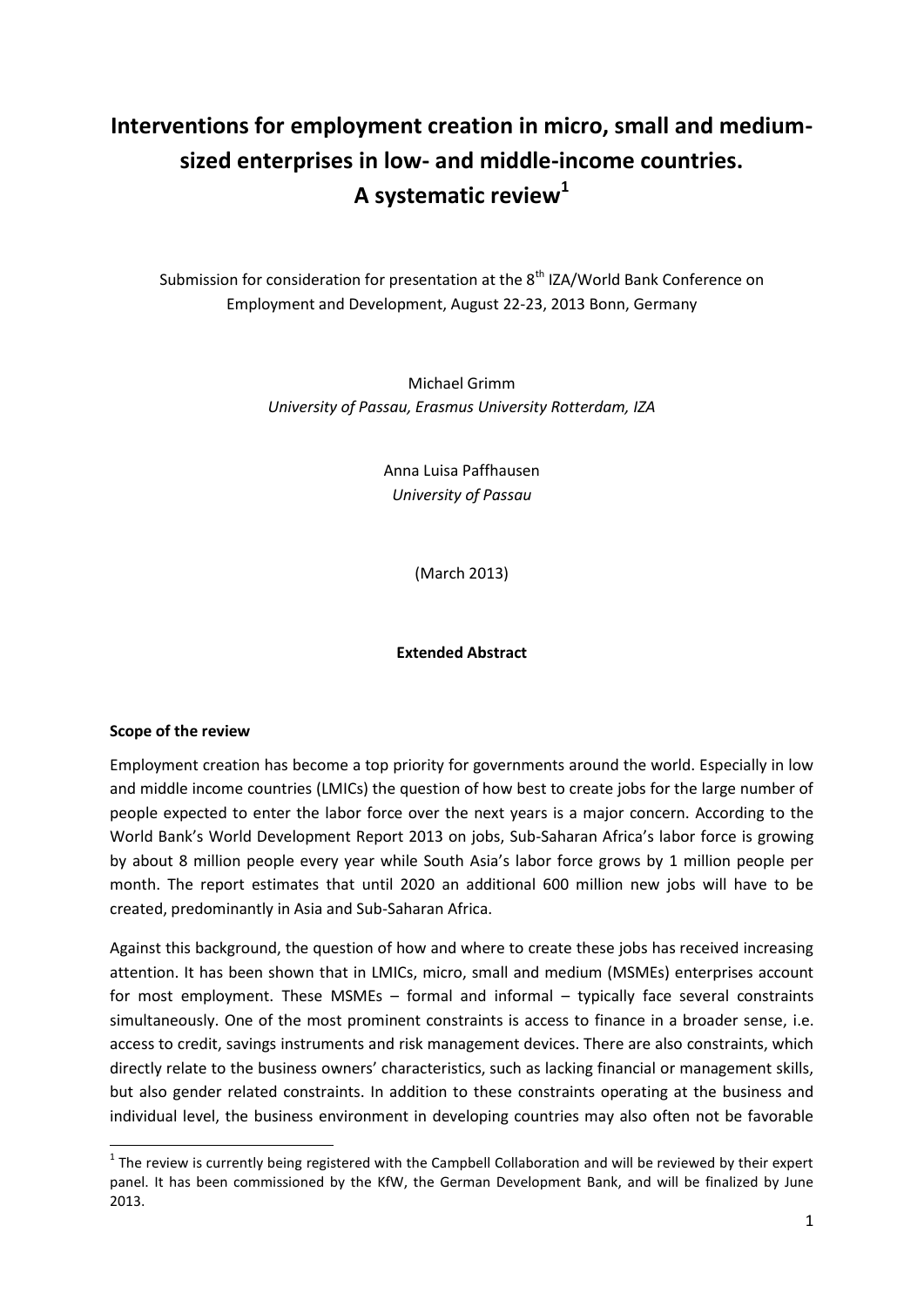for the development of MSMEs. Institutional constraints such as deficiencies in regulations concerning property registration and deficiencies in the judicial systems or the registration of credit information may hinder the development of MSMEs. Finally, also related to the business environment, the lack of infrastructure and insufficient quality of public services in terms of water, electricity and telecommunication may further hinder MSMEs. Obviously the different constraints do not act in isolation from each other but rather interact.

Governments, international organizations and other donors have designated substantial resources to the support for the development of MSMEs in developing countries. Notwithstanding these efforts, research on the effectiveness of these interventions in LMICs, and especially as regards employment creation is still limited. Only recently, a number of rigorous impact evaluations have been conducted to assess the impact of various MSME promotion programs. The findings gained by these rigorous and mostly experimental studies provide important insights into the effectiveness of such interventions in promoting the development of MSMEs. However, a common criticism of these impact evaluations – often conducted as randomized control trials (RCTs) – is their limited external validity, i.e. the fact that their findings are not necessarily generalizable. By reviewing the results of a number of impact evaluations from many different sources and contexts, systematic literature reviews provide a tool to test the generalizability of the individual findings.<sup>2</sup> We hence set out to answer the question which interventions create employment in MSMEs in LMCIs through a systematic review of the existing literature on the effectiveness of interventions aimed at creating jobs in MSMEs in LMICs.

## **Method**

The review will follow international standards of systematic reviews in international development, employing a transparent decision making process for literature searching, data collection, quality appraisal and synthesis, drawing on published and unpublished literature to answer the research question and using appropriate methods to critically appraise the literature. Considered studies must in a credible way be able to establish a causal relationship between a policy intervention or a certain set of conditions and job creation. The review will be theory based, i.e. it will be explicitly considered how outcomes may vary by context and the underlying causal mechanisms at work.

# **Interventions considered**

As there are potentially many different constraints faced my MSMEs in LMICs, interventions to remove these constraints, with the objective of creating employment, can take many different forms. In this review, we will focus on interventions that are targeted at MSMEs, but not necessarily exclusively. Interventions that target the labor force directly will only be considered if they aim at the creation of new firms.

Relevant interventions can be grouped into the following broad categories of interventions:

# **Training**

Includes technical and vocational training (in-class and workplace), business skills training, financial literacy training and lifeskills training

 2 See Petticrew, M. and H. Roberts (2008): 'Systematic Reviews in the Social Sciences, A Practical Guide', Oxford: Blackwell Publishing.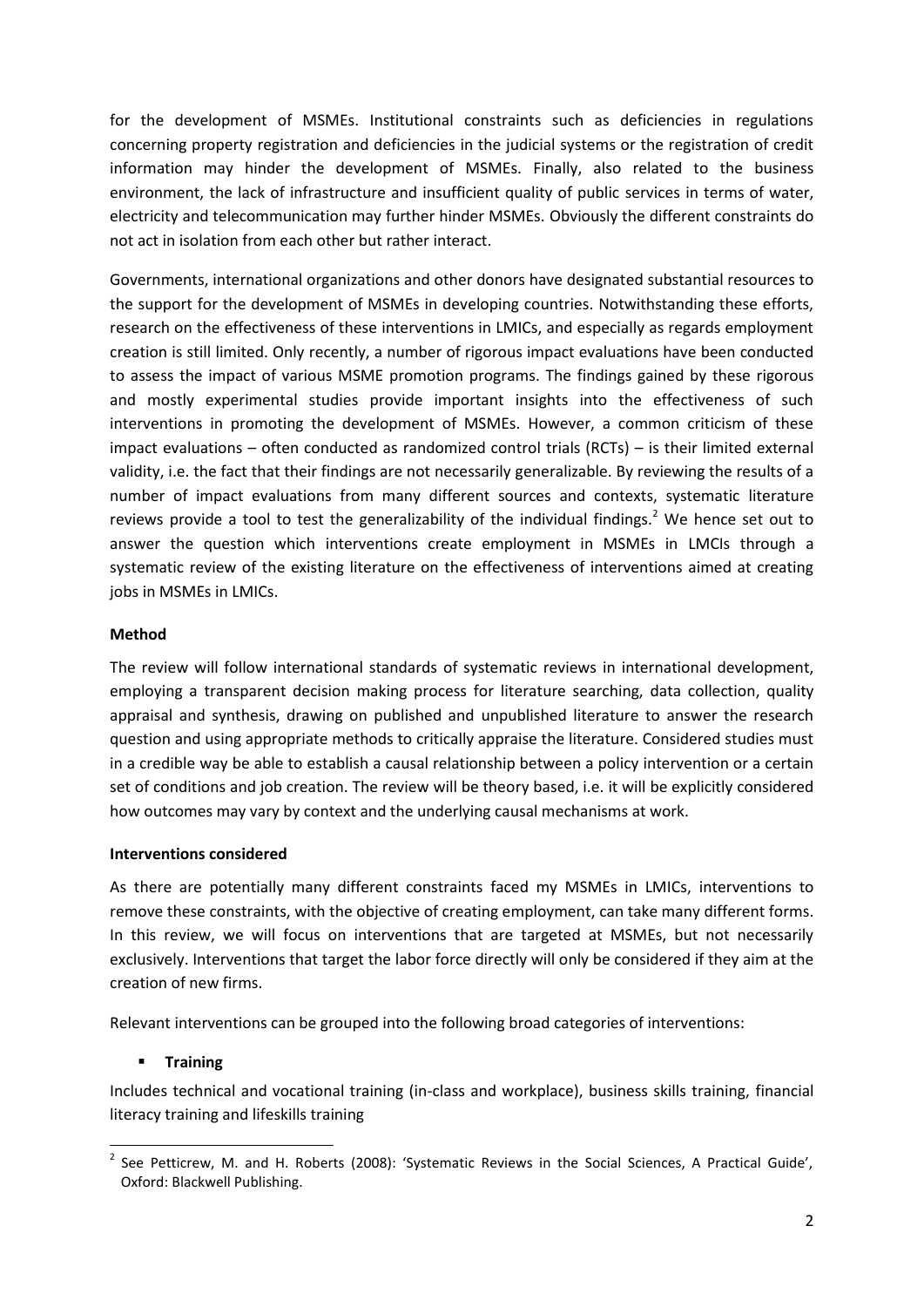# **Access to finance**

Includes (micro-) credit, grants (cash and in-kind), savings products, (micro-) insurance, guarantee funds and leasing products as well as the establishment of credit registries and credit bureaus, and property rights regulations

# **Business development services**

Include consulting services, management and quality control practices, technology upgrading, market development, export promotion, information provision and networking

# **Research and development (R&D)**

Include the promotion of investments in R&D and of development and introduction of new products and production processes

# **Private sector incentive schemes**

Include wage subsidies.

In addition, interventions that can be subsumed under the key word of *'enabling the business environment'* will be considered specifically, if they cannot be classified into one of the categories above.

The interventions considered in this review may in some cases target specific groups, such as the youth, women, the disabled or a particular ethnic group for instance. Furthermore, there might be instances in which some of these interventions are combined and implemented jointly.

Since the aim of this systematic review is to provide a theory-based approach to the question of which interventions create jobs in MSMEs in developing countries, theoretical considerations will help to answer the question of how these various interventions are supposed to unfold their effects in principle. We will present the theory in form of causal chains linking the interventions to final outcomes and then review the results for each intervention along these chains (see Annex). This procedure will also allow to provide a clear mapping of filled and unfilled knowledge gaps in the literature, i.e. for which elements of the chain rigorous evidence exists and for which not.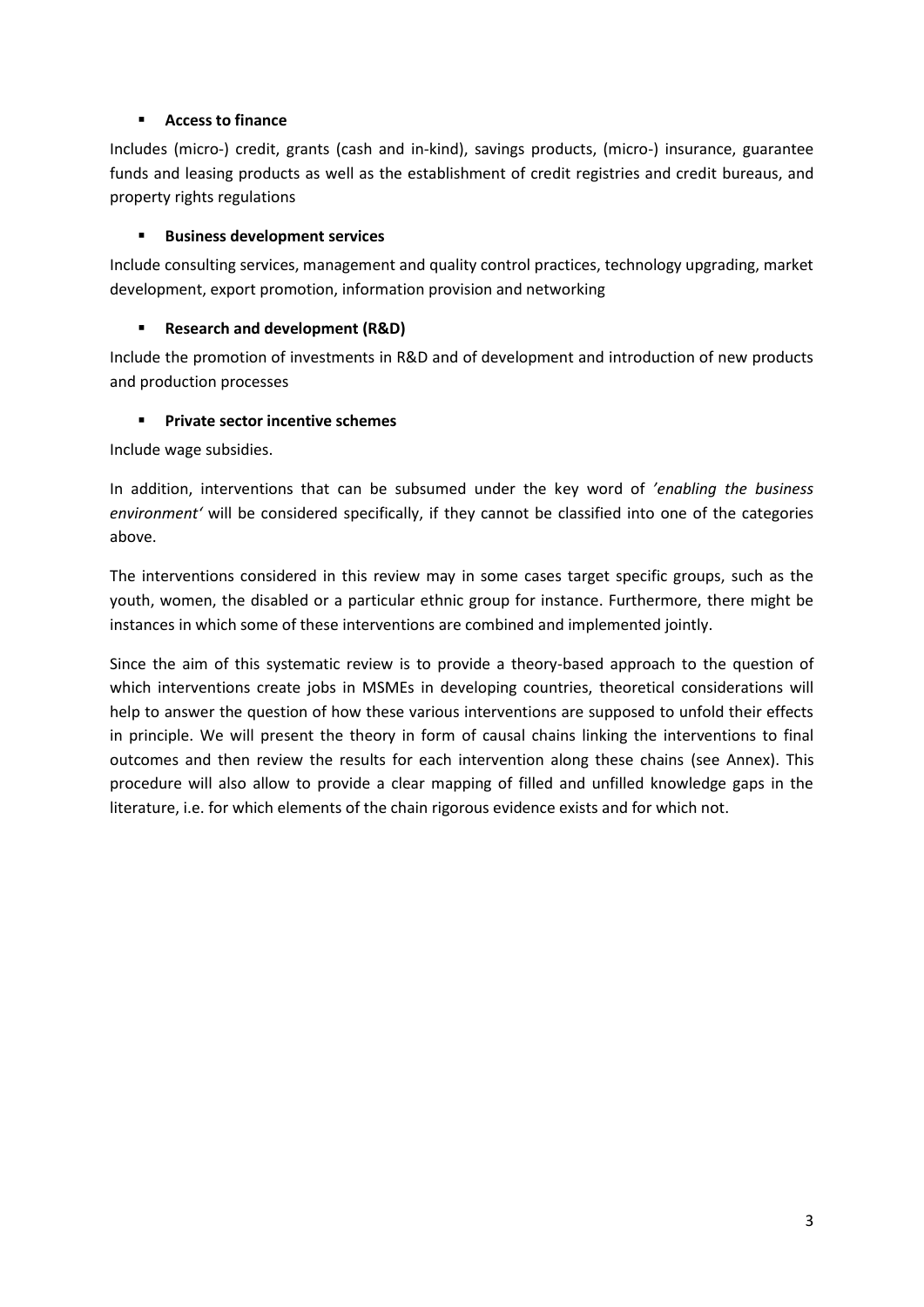#### **ANNEX: Causal chains for interventions examined in the systematic review**





#### **Training**

Training interventions might consist of business skills training, financial literacy training, as well as specialized business and management consulting provided to either established MSMEs or individuals who are expected to set up new businesses as a result of the training. Conditional on the assumption that the target group participates in the training and makes use of the consulting services, the intervention improves the management skills of future and existing MSME owners, increases their financial and problem solving skills and raises their awareness of financial products and their benefits for instance. If the beneficiaries of the intervention consequently use these outcomes and apply them to their businesses – assuming that these outcomes are indeed applicable to their contexts – existing MSME owners will be able to increase the productivity of their businesses. Profits will rise due to this productivity increase. If – as assumed by Bruhn et al. (2010) – managerial capital affects the marginal productivity of other inputs, such as labor, profit maximizing individuals will increase their investment in the enterprise and demand more inputs in order to expand production and realize the additional potential profits. As a result, employment in trained MSMEs will increase. This development will of course depend on further factors such as the labor intensity of products and services offered by the MSMEs, the availability of adequate workers and labor market legislation and regulations.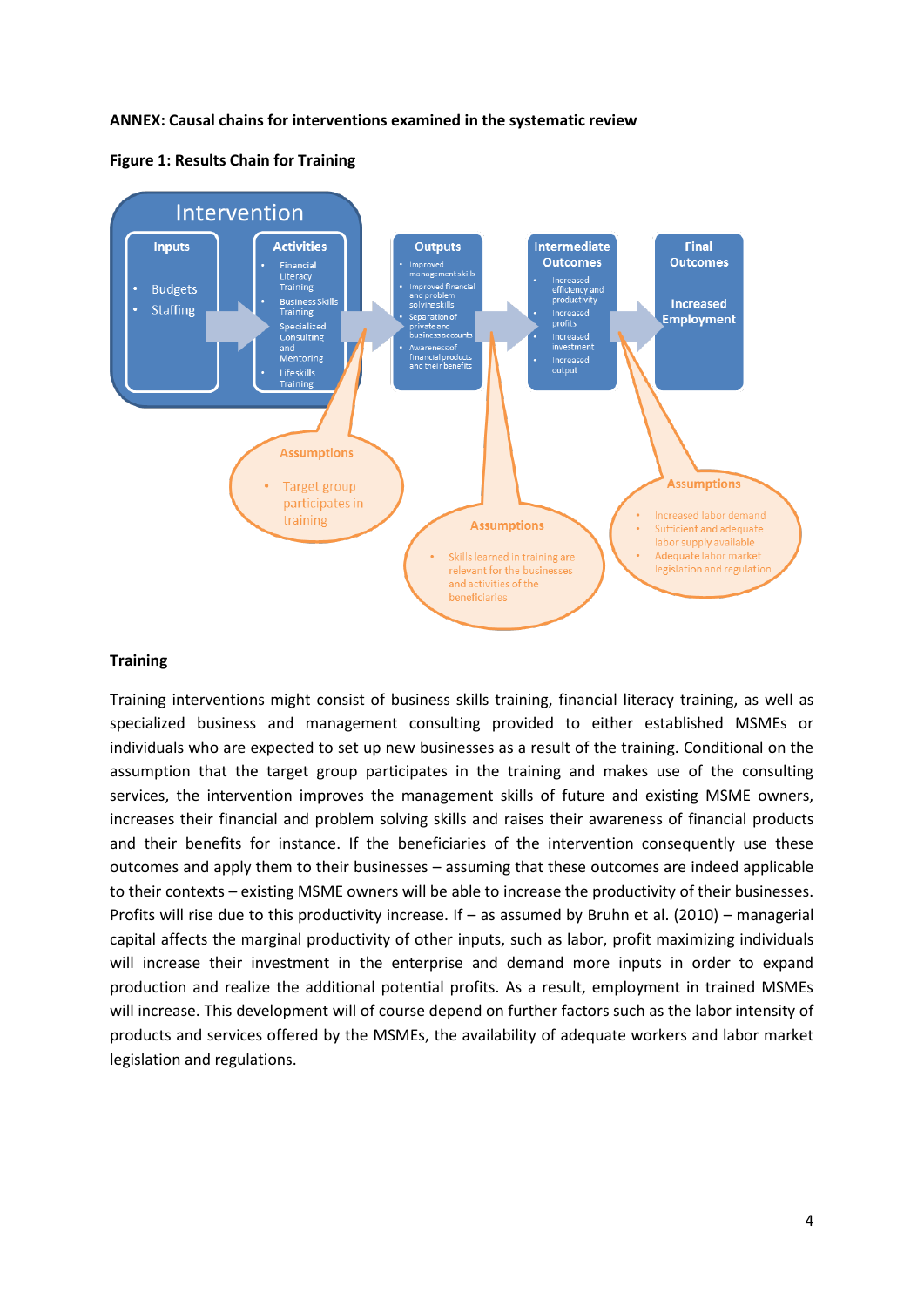



#### **Access to finance**

Interventions to increase access to finance may focus on the provision of financial inputs such as cash or in-kind grants, loans, credit guarantee schemes or the establishment of a credit registry for instance. In addition to the financial inputs necessary for implementation, these interventions may require staffing of microfinance institutions (MFIs) or banks. Loans are disbursed to MSME owners or start-ups after a thorough assessment of business plans and ideas, as well as their credit history and collateral. Provided that the target group is credit constrained, these interventions provide them with access to needed financial inputs and/or lower the costs of these inputs, resulting in increased profits. Investment into the business increases output and profits. The expansion of output increases labor demand so that as a final outcome employment in MSMEs rises. Again, the realization of the final outcome according to this causal chain depends on a number of outside conditions and influences that are set out as assumptions in figure 2.

#### **Business development services**

Interventions that fall into the group of business development or support services may consist of export promotion programs, the dissemination of quality control practices or the provision of relevant market information to MSMEs. Provided that these activities successfully reach the target group, they raise awareness of new markets as well as processes and measures to market their products more successfully. As a consequence, MSME owners will face increased product demand if they are able to make use of these outputs and can thereby increase their profits by expanding production which again leads to increased labor demand and increases in employment in MSMEs.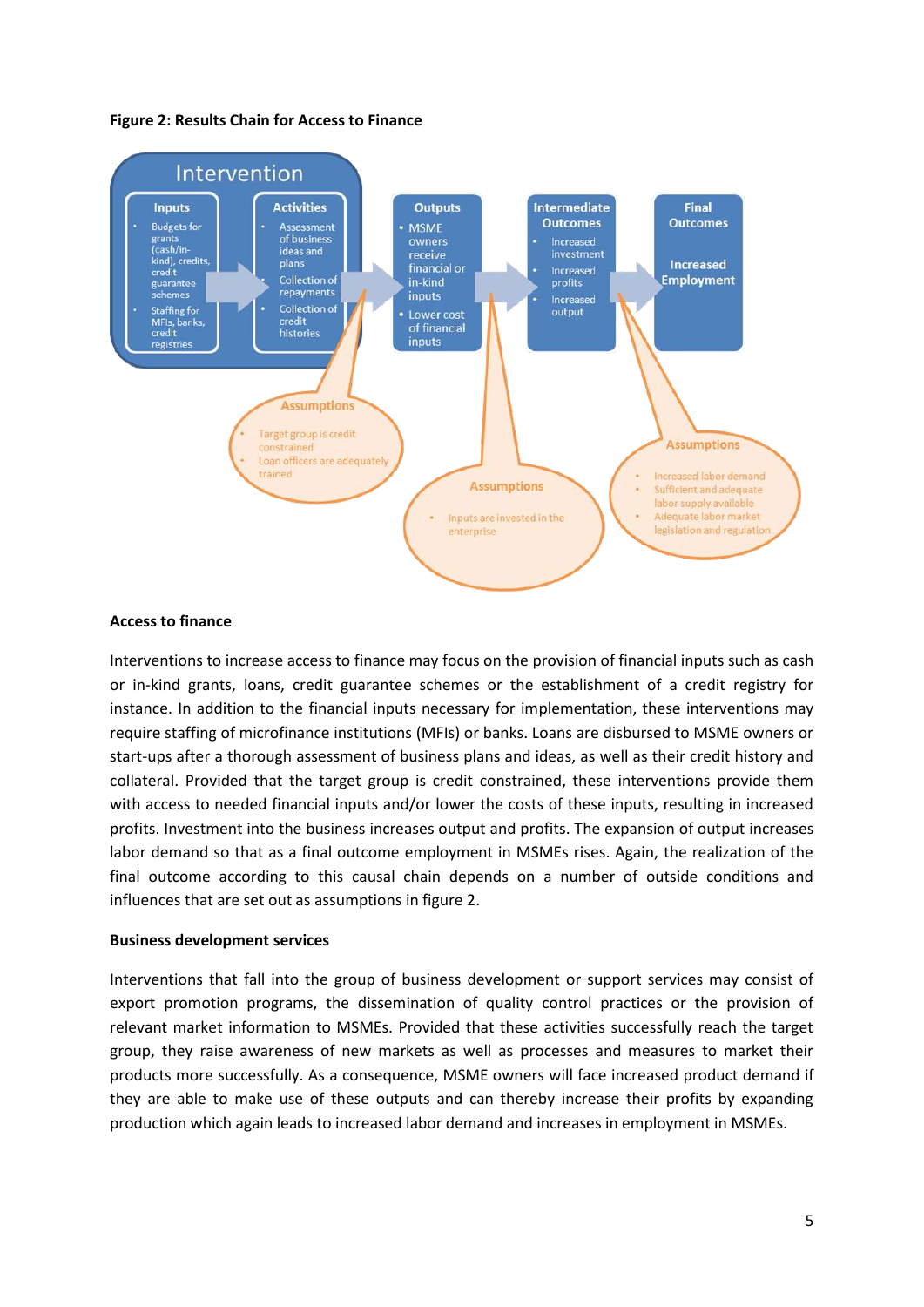

## **Figure 3: Results Chain for Business Development Services**

## **Research and Development (R&D)**

The idea of interventions to promote research and development in MSMEs is that the provision of incentives such as tax reductions or subsidized credit increases investment in R&D and leads to increased product development as well as the development of new production processes, marketing and sales strategies. These improvements increase efficiency of the business, which leads to increased profits and output, necessitating an increase in the workforce.

#### **Private sector incentive schemes – Wage subsidies**

A common form of a private sector incentive scheme is the provision of a wage subsidy to MSMEs. If MSMEs are willing to hire workers under a subsidized wage, they can realize profit increases and discover whether the marginal revenue of labor is higher than the prevailing wage rate. In that case, after the subsidy expires, MSMEs will retain those workers hired under the subsidization scheme so that the intervention leads to increased employment in MSMEs. This is also the case if the subsidization period allows for productivity increases through on-the-job training of the workers hired under this scheme. After this period, labor productivity will be higher, leading to increased profits and an expansion of production until the marginal revenue of labor equals the prevailing wage rate, again resulting in increased employment in MSMEs.